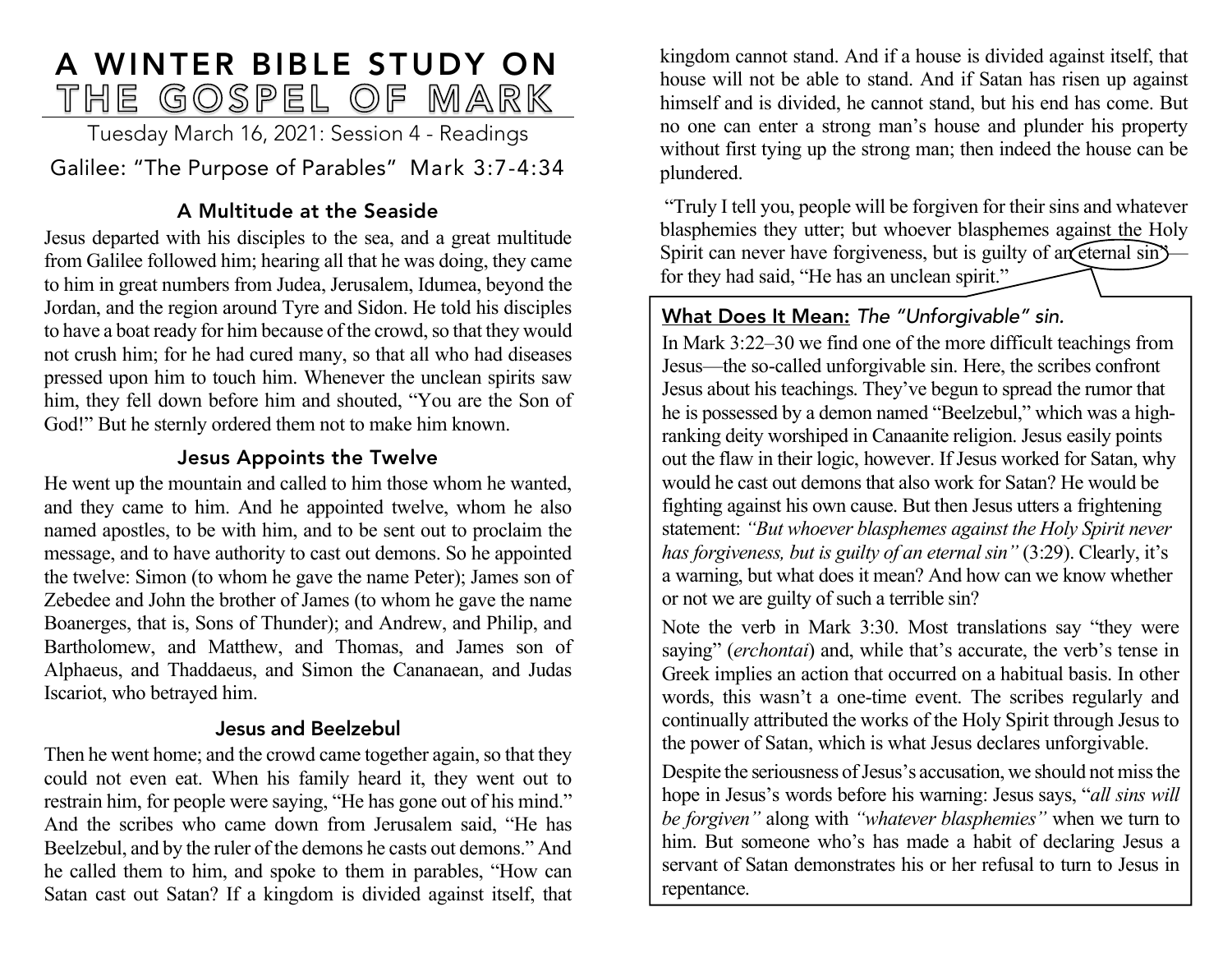#### What Does It Mean: *The "Unforgivable" sin.* (Continued)

So, if you're worried about whether or not you've committed the unforgivable sin, you can be sure already that you haven't committed it. Your heart is sensitive to the conviction of the Holy Spirit, and you're chasing Jesus. All the other sins you may have piled up in your life are forgiven in him.

#### The True Kindred of Jesus

Then his mother and his brothers came; and standing outside, they sent to him and called him. A crowd was sitting around him; and they said to him, "Your mother and your brothers and sisters are outside, asking for you." And he replied, "Who are my mother and my brothers?" And looking at those who sat around him, he said, "Here are my mother and my brothers! Whoever does the will of God is my brother and sister and mother."

#### The Parable of the Sower

Again he began to teach beside the sea. Such a very large crowd gathered around him that he got into a boat on the sea and sat there, while the whole crowd was beside the sea on the land. He began to teach them many things in parables) and in his teaching he said to them: "Listen! A sower went out to sow. And as he sowed, some seed fell on the path, and the birds came and ate it up. Other seed fell on rocky ground, where it did not have much soil, and it sprang up quickly, since it had no depth of soil. And when the sun rose, it was scorched; and since it had no root, it withered away. Other seed fell among thorns, and the thorns grew up and choked it, and it yielded no grain. Other seed fell into good soil and brought forth grain, growing up and increasing and yielding thirty and sixty and a hundredfold." And he said, "Let anyone with ears to hear listen!" Then Jesus said, "Whoever has ears to hear, let them hear."

#### The Purpose of the Parables

When he was alone, those who were around him along with the twelve asked him about the parables. And he said to them, "To you has been given the secret of the kingdom of God, but for those outside, everything comes in parables; in order that:

Peek at the Greek: *Parable –*παραβολή (parabolē) *–* literally "throwing" (bolē) "alongside" (para-), meaning *"comparison, illustration, analogy"*; it was the term given by Greek rhetoricians to an illustration used in the form of a brief fictional narrative.

In Mark 4, Jesus puts on his Master Teacher hat, assuming the posture of literary expert. Instead of merely telling the people what to do and why they should do it, He begins painting word pictures: *"The kingdom of God is like… "* Listeners were forced to engage with the story on multiple levels in order to understand what He was trying to communicate.

These parables were stories that illustrated a truth, also known as symbolic speech, figure of speech, an allegory, or even a type. Jesus often taught in extended metaphors, appropriating familiar cultural scenes (agriculture, family, weddings, finances) to teach a larger truth about the kingdom of God. He sometimes borrowed language from OT parables (compare Is 28:23–39 with Mk 4:13–20).

But Jesus employed an extra element in his parables: He often included a symbol for himself, inserting Himself into the narrative. For instance, in the Parable of the Sower, He is the sower. We know this because He explained it to the disciples privately. That story gives Mark's readers (us) a clear, implicit affirmation that Jesus understood His divine identity. His sense of identification with God was so deep that he consistently incorporated imagery and symbols from the Old Testament that depicted God:

- the bridegroom of the kingdom (Mark 2:19–20)
- the good shepherd (John 10:11, 14)

•

- the vineyard owner with authority to do what he wishes with what is his (Matt. 21:40)
- the one with authority to forgive sins (Mark 2:5)
- and the lord with authority to reward the faithful. (Matt. 25:14–30)

Jesus purposely taught through parables in order to naturally divide those who followed him around seeking miracles from those who devoted themselves to him. As we read his parables, we are faced with a similar choice.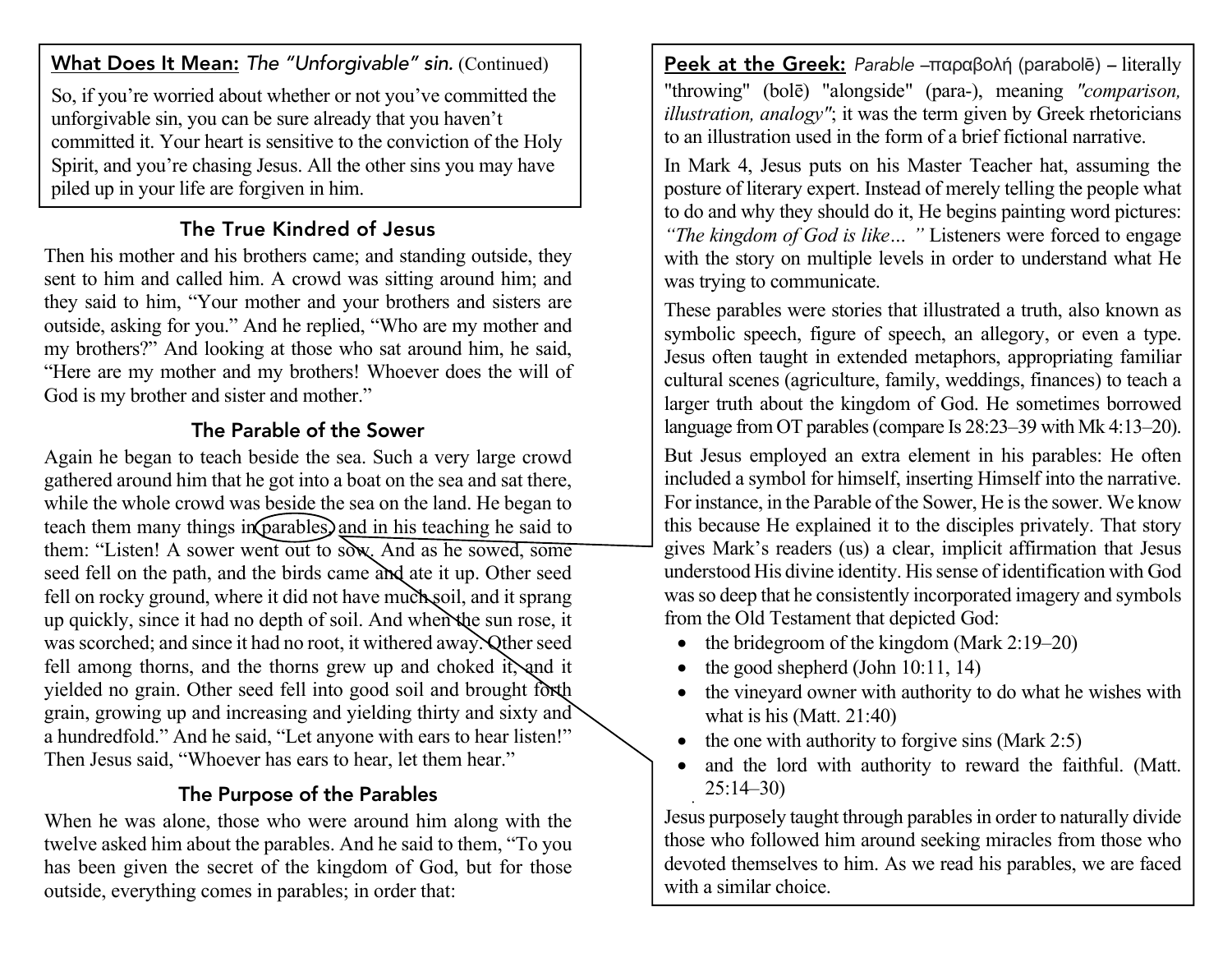*'they may indeed look, but not perceive, and may indeed listen, but not understand; so that they may not turn again and be forgiven.' "*

And he said to them, "Do you not understand this parable? Then how will you understand all the parables? The sower sows the word. These are the ones on the path where the word is sown: when they hear, Satan immediately comes and takes away the word that is sown in them. And these are the ones sown on rocky ground. when they hear the word, they immediately receive it with joy. But they have no root, and endure only for a while; then, when trouble or persecution arises on account of the word, immediately they fall away. And others are those sown among the thorns: these are the ones who hear the word, but the cares of the world, and the lure of wealth, and the desire for other things come in and choke the word, and it yields nothing. And these are the ones sown on the good soil: they hear the word and accept it and bear fruit, thirty and sixty and a hundredfold."

#### A Lamp under a Bushel Basket

He said to them, "Is a lamp brought in to be put under the bushel basket, or under the bed, and not on the lampstand? For there is nothing hidden, except to be disclosed; nor is anything secret, except to come to light. Let anyone with ears to hear listen!" And he said to them, "Pay attention to what you hear; the measure you give will be the measure you get, and still more will be given you. For to those who have, more will be given; and from those who have nothing, even what they have will be taken away."

#### The Parable of the Growing Seed

He also said, "The kingdom of God is as if someone would scatter seed on the ground, and would sleep and rise night and day, and the seed would sprout and grow, he does not know how. The earth produces of itself, first the stalk, then the head, then the full grain in the head. But when the grain is ripe, at once he goes in with his sickle, because the harvest has come."

#### Background: *Election and Predestination*

Jesus' explanation of why He taught in parables has led to several interesting and controversial theories – namely the Doctrines of 'Election' and 'Predestination.'

(Source: Frederick Buechner : *"Wishful Thinking: A seeker's abc."*)

#### Election: (Latin: eligere/electio *"pick out"*)

As soon as God decided to take a hand in history, He … elected to start with was Israel. The account of the first few millennia of their stormy affair is contained in the Old Testament. When Israel asked why God elected them, of all people, they arrived at two answers. One answer was that God elected them for special privilege, … the other answer was that He elected them for terrible responsibility. When Israel asked what the responsibility was that God had in mind: (again) they arrived at two answers. One was that their responsibility was to (tell the world about) the One True God – … the other was that their responsibility was to suffer and die for the world. None of them wanted to suffer and die very much, including Jesus, but Jesus did it anyway. It was only afterward that people began to understand why this was necessary, … When Jesus died, something happened in the lives of certain people that made explanations as unnecessary as they were inevitable….

Websites: https://www.gotquestions.org/doctrine-of-election.html https://en.wikipedia.org/wiki/Unconditional\_election

Predestination: (Latin: praedestinare/ *"make firm beforehand')* It is the theory that since God knows everything else, He must also know whether each one of us is going to end up in Heaven or in Hell, and therefore the die is cast before we even cast it. Theorizing about God this way is like an isosceles triangle trying to theorize the Great Pyramid of Cheops into the wo dimensions of the printed page. The fact that I know you so well that I know what you're going to do before you di it does not mean that you are not free to do what you damn well please. "Logic" is only "cigol" spelled backward.

Websites: https://www.gotquestions.org/predestination.html https://en.wikipedia.org/wiki/Predestination

http://www.voiceofjesus.org/Q-A\_Files/q32appointedtohell.html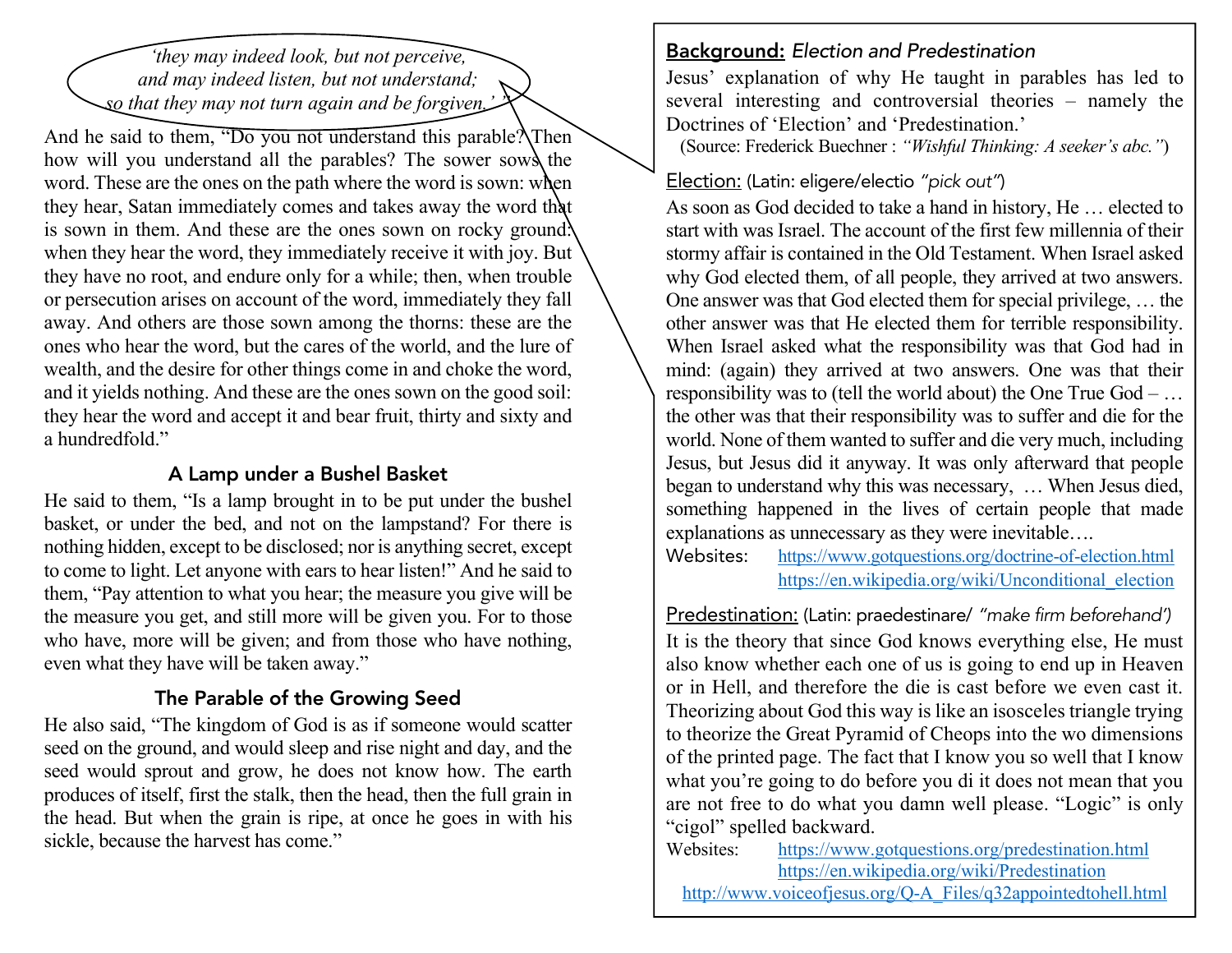He also said, "With what can we compare the kingdom of God, or what parable will we use for it? It is like a mustard seed, which, when sown upon the ground, is the smallest of all the seeds on earth; yet when it is sown it grows up and becomes the greatest of all shrubs, and puts forth large branches, so that the birds of the air can make nests in its shade."

#### The Use of Parables

With many such parables he spoke the word to them, as they were able to hear it; he did not speak to them except in parables, but he explained everything in private to his disciples.

#### Jesus Stills a Storm

He got up, rebuked the wind and said to the waves, "Quiet! On that day, when evening had come, he said to them, "Let us go across to the other side." And leaving the crowd behind, they took him with them in the boat, just as he was. Other boats were with him. A great windstorm arose, and the waves beat into the boat, so that the boat was already being swamped. But he was in the stern, asleep on the cushion; and they woke him up and said to him, "Teacher, do you not care that we are perishing?" He woke up and rebuked the wind, and said to the sea, "Peace! Be still!" Then the wind ceased, and there was a dead calm. He said to them, "Why are you afraid? Have you still no faith?" And they were filled with great awe and said to one another, "Who then is this, that even the wind and the sea obey him?"

## The Parable of the Mustard Seed **BACKGROUND ON** THE GOSPEL OF MARK

### How the Parables of Jesus were Different

(Source: https://bibleproject.com/podcast/purpose-parables/ )

The first thing to know about the parables of Jesus is that, while parables aren't unique to Jesus, they were a key part of his ministry. They were short stories that Jesus told to explain what the kingdom of God was like – and, despite being sometimes confusing, they are well beloved by many and useful for meditation on Jesus' teaching.

The definition of a parable from the Merriam-Webster Dictionary is; *"A usually short fictitious story that illustrates a moral attitude or a religious principle."* According to this definition, the point of a parable is to take something unclear or unpersuasive and make them clear and persuasive toward a moral or religious point.

However, the parables of Jesus have a few key differences from this common understanding. Instead of making points clearer, people were often puzzled and surprised by Jesus' parables. The parables are one of the many ways that Jesus taught and announced His mission to bring into reality the reign and rule of God among a new kind of people.

#### Parables to an Ancient Israelite

One main reason why they might be confusing to us is that they were not initially told to us: they were told by Jesus to an audience of ancient Israelite farmers. For these farmers, the story of Israel's history is deeply immersed in their imaginations. They hope for God's deliverance from Roman occupation and have seen many proto-messianic movements that promise Israel's restoration.

Jesus announced that God's Kingdom had come, accompanied by incredible stories you hear of miracles and deliverance. Then one day, Jesus comes to town and tells a story: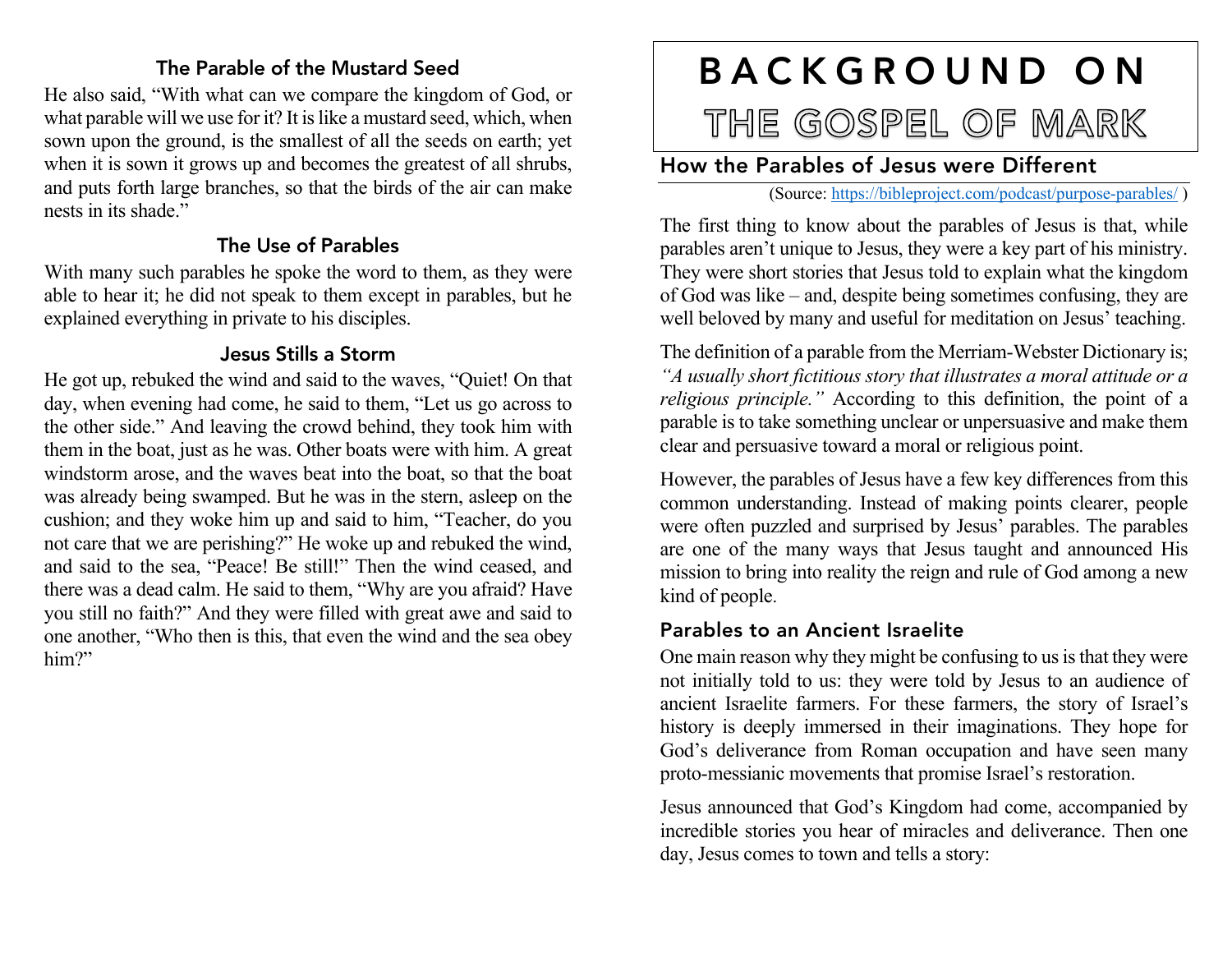*"The Kingdom of God is like a man who casts seed upon the soil; and he goes to bed at night and gets up by day, and the seed sprouts and grows—how, he himself does not know. The soil produces crops by itself; first the blade, then the head, then the mature grain in the head. But when the crop permits, he immediately puts in the sickle, because the harvest has come."* **Mark 4:26-29**

The imagery used by Jesus was universally understood by his hearers. Jesus spoke about the Kingdom of God in the language of their daily lives.

*"How shall we picture the Kingdom of God, or by what parable shall we present it? It is like a mustard seed, which, when sown upon the soil, though it is smaller than all the seeds that are upon the soil, yet when it is sown, it grows up and becomes larger than all the garden plants and forms large branches; so that the birds of the air can nest under its shade."* **Mark 4:30-32**

These simple stories stuck in the minds of their ancient readers, and also allowed them to begin puzzling about the nature of God's Kingdom.

#### The Parables as Explanation

But the disciples started to talk about the puzzling nature of parables. Used by Jesus, these parables often created more questions than answers and caused their readers to think in new ways about God's Kingdom. This, combined with Jesus' notable activity of healing and welcoming outsiders, challenged ancient understandings of God's Kingdom. N. T. Wright has said that the parables were prompted by Jesus' need to explain what he was saying and doing with the rest of his mission.

Jesus uses parables in a way that requires listeners to work for them. This is often contradictory with how many people today interact with the parables of Jesus, expecting their message to be immediately applicable to us.

In the famous parable of the Good Samaritan, Jesus uses a story to expose a deep contradiction in the listener's perspective. Instead of answering a question, Jesus uses parables as a subversive tool to correct unspoken assumptions in his day.

#### The Shocking Purpose of Parables

But there's more to parables than just being interesting stories. Often, modern Christian readers assume a moralistic lesson in the parables. However, this can create more problems than it solves, partly because it ignores narrative context. Jesus was riding into Jerusalem as the returning master to hold the servants (the leading priests) accountable.

Jesus' parables are often thought about as moral stories—how do you live in a right way? But Jesus wasn't telling these so that you could have the right moral ideals. His primary focus was so that you understood what he was doing. Tim shares more insight on this from N. T. Wright.

*"As part of his campaign, Jesus told stories…. They were, for the most part, not simply 'illustrations,' that is, preachers' tricks to decorate an abstract thought or complicated teaching. If anything, they were the opposite. Jesus' stories are designed to tease, to clothe the shocking and revolutionary message about God's Kingdom in garb that would leave the listeners wondering, trying to think it out. They were stories that eventually caused Israel's leaders to decode his rich message in such a way as to frame a charge against him, either of blasphemy, sedition, or 'leading the people astray.' Whatever the parables are, they are not, as children are sometimes taught in Sunday school, 'earthly stories with heavenly meaning.' Rather, they are expressions of Jesus' shocking announcement that God's Kingdom was arriving on earth as in heaven."*

(N. T. Wright, *Simply Jesus: A New Vision of Who He Was, What He Did, and Why He Matters*, 87-88.)

Instead of reading a parable and asking, "How is this parable about me and my relationship to God?" We should reverse it and ask, "How is this about Jesus and his inauguration of God's Kingdom?" When we start there, then we begin to see the new way of living that Jesus began with his announcement of the Kingdom arriving through him.